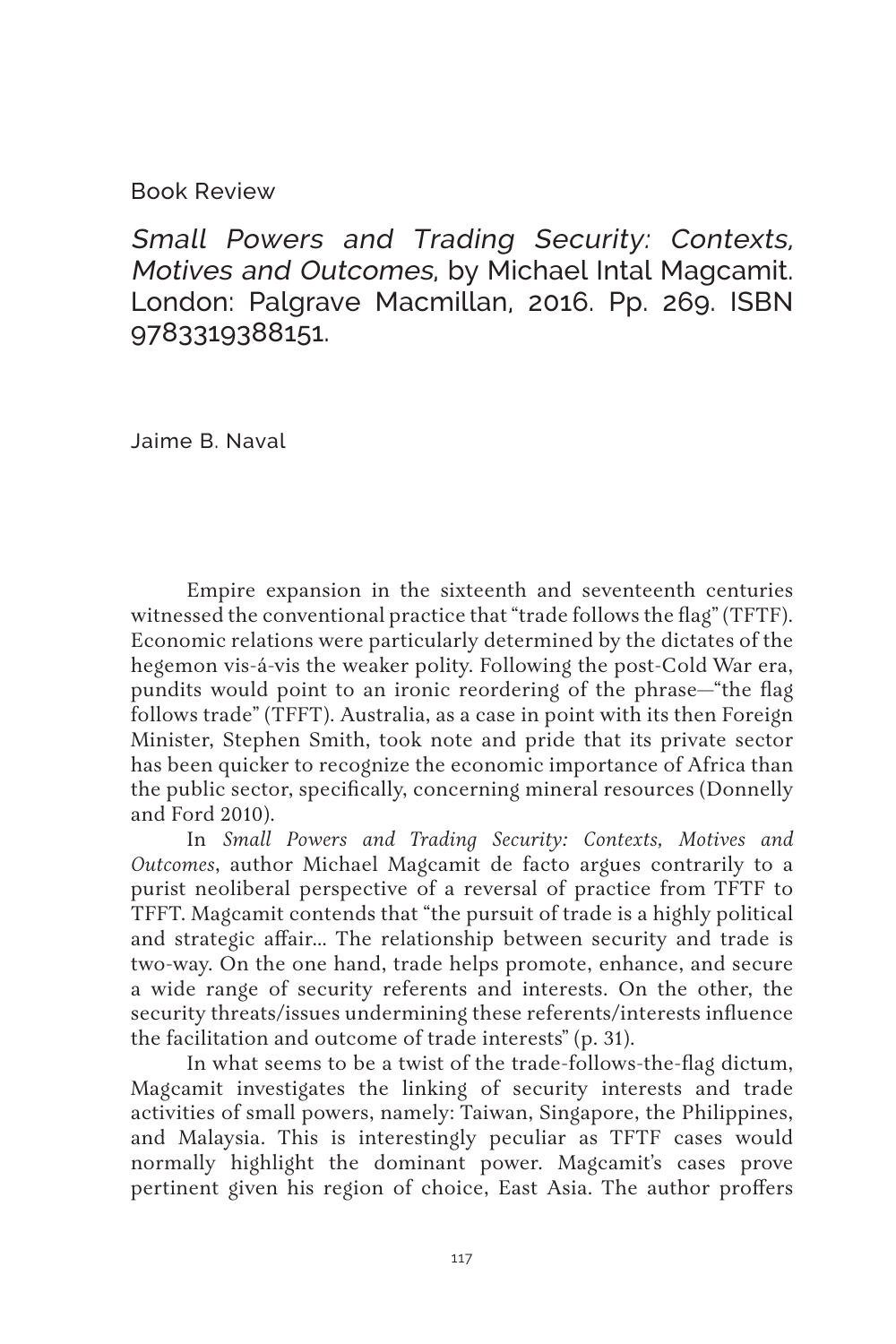the term security-trade linking (STL) process given a "cohabitative" security framework, the view that incorporates both state and human security (p. 23). In Magcamit's frame of reference, a cohabitative security framework amalgamates "high politics" of states with "low politics" of humans—the individuals, groups, and societies that constitute the states.

Through the seven chapters of his book, Magcamit ushers the reader from the theoretical to the applied dimensions of the STL process.

Chapter 1 introduces the key concepts of the study and expounds on the relationship between trade and security. It notes the small powers' dispositions and dilemmas such as: (1) seeking but not being able to rely exclusively on its capabilities to obtain security; (2) favoring the status quo; (3) high regard for international laws and institutions; and (4) tendency to display high levels of paranoia. The chapter highlights security from the statist and humanist vantage points, and propounds on trade engagements and activities vis-à-vis security referents and threats.

Chapter 2 presents an overview of what the author deems exegetical of the STL process in East Asia, making cases out of the Association of Southeast Asian Nations (ASEAN) and the Asia-Pacific Economic Cooperation (APEC) experiences. Magcamit regards the ASEAN linking approach as demonstrative of the statist security referents above the humanist referents. Partly explained by what Magcamit reckons as the intrinsic nature of the ASEAN institutional framework, the association has looked into security within the ambit of sovereignty and territorial integrity (p. 59). As for APEC, until the 9/11 attacks, it has been reluctant to modify its orthodox economic agenda. However, 9/11 provided the jolt which compelled its members to accommodate poverty, illegal drugs, terrorism, climate change, migration problems, disasters, SARS and HIV, and other nontraditional security threats in the APEC discourse from a human security perspective.

In Chapter 3, the author discusses Taiwan's statist utilization of free trade to secure its "shrinking de facto sovereign space" (p. 67) via multilateral and preferential trade activities given the One-China Policy. He points out the continuing paradox of Taiwan being "de facto free" by remaining "de jure unfree" (p. 32). Per Magcamit, aside from China's constrictive strategy, Taiwan's STL campaign is hampered by domestic institutional mechanisms, nationalist rhetoric and agenda, an export-oriented economy, and cross-strait economic pacifism.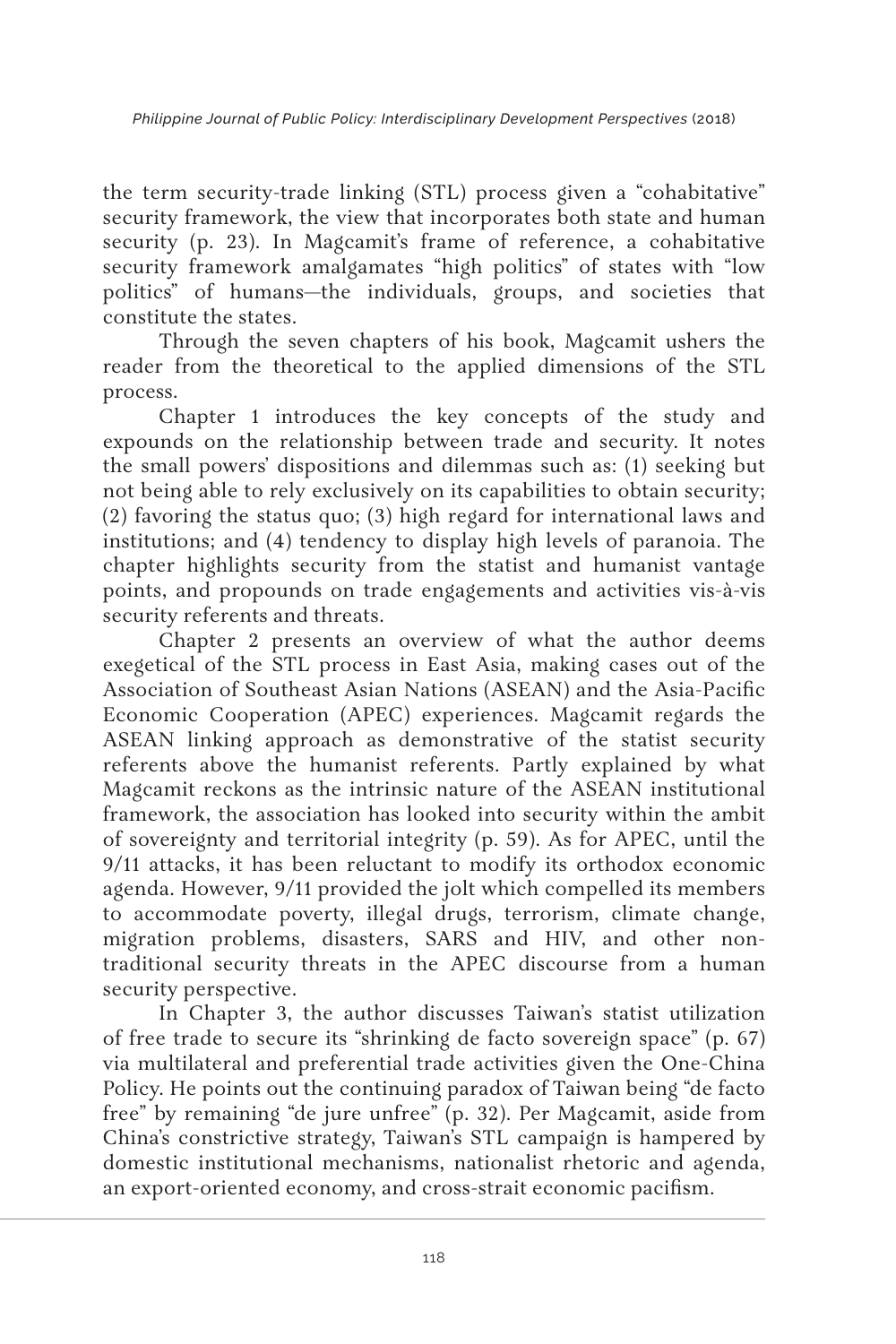Chapter 4 examines Singapore's statist resort to employ free trade to secure its "shrinking defense space" given the complex multidimensional security. For Magcamit, Singapore's strategy manifests the fusion between realist security interests and liberal trade objectives. Via methodically parlaying on multilateral and preferential trade channels, Singapore successfully plugged itself at the hub of regional-global arrangements.

Chapter 5 details what Magcamit calls as the Philippines' humanist security-trade linkages anchored on employing free trade to secure a "shrinking development space." He points to a systemic culture of oligarchism and patrimonialism undermining a development-based national security model, and to the lack of a countervailing measure to rectify the system, a development space necessary for improving the people's economic security will likely shrink even more.

In Chapter 6, Magcamit relates humanist security-trade linkages for Malaysia. He discusses Malaysia's utilization of free trade to secure its "shrinking diversity space" on the pretext of protecting Bumiputera interests. Magcamit notes though that Bumiputera welfare has come at the expense of non-Bumiputeras such that Malay security is made inversely proportional to non-Malay security. He bewails, however, that the Bumiputeras' cause have conveniently become the pretext of the rather narrow objective to ensure the political legitimacy and supremacy of the United Malays National Organisation (UMNO) party and the Barisan coalition.

In Chapter 7, the author recapitulates what he considers to be the main lessons of the study. Despite the apparent mixed positive and negative observations, Magcamit consoles readers with calibrated optimism that small powers are "not helpless pariahs in the international system" as the constantly evolving security landscape provides them an "impetus and platform for acting interdependently" (p. 224).

Undoubtedly, the Magcamit study ushers readers into the largely unexplored strategies that small powers pursue to survive the complex international security landscape. When it comes to understanding how powers navigate treacherous regional and global environments, much focus has been paid to the bigger, if not, hegemonic actors. For detailing the varied directions and actions pursued by the small powers, Magcamit draws our attention to the choices available for them. In the four cases employed, one finds no conclusive pattern that statist security or humanist security is preeminent when linking trade to security is concerned. In all the cases though, it is made evident that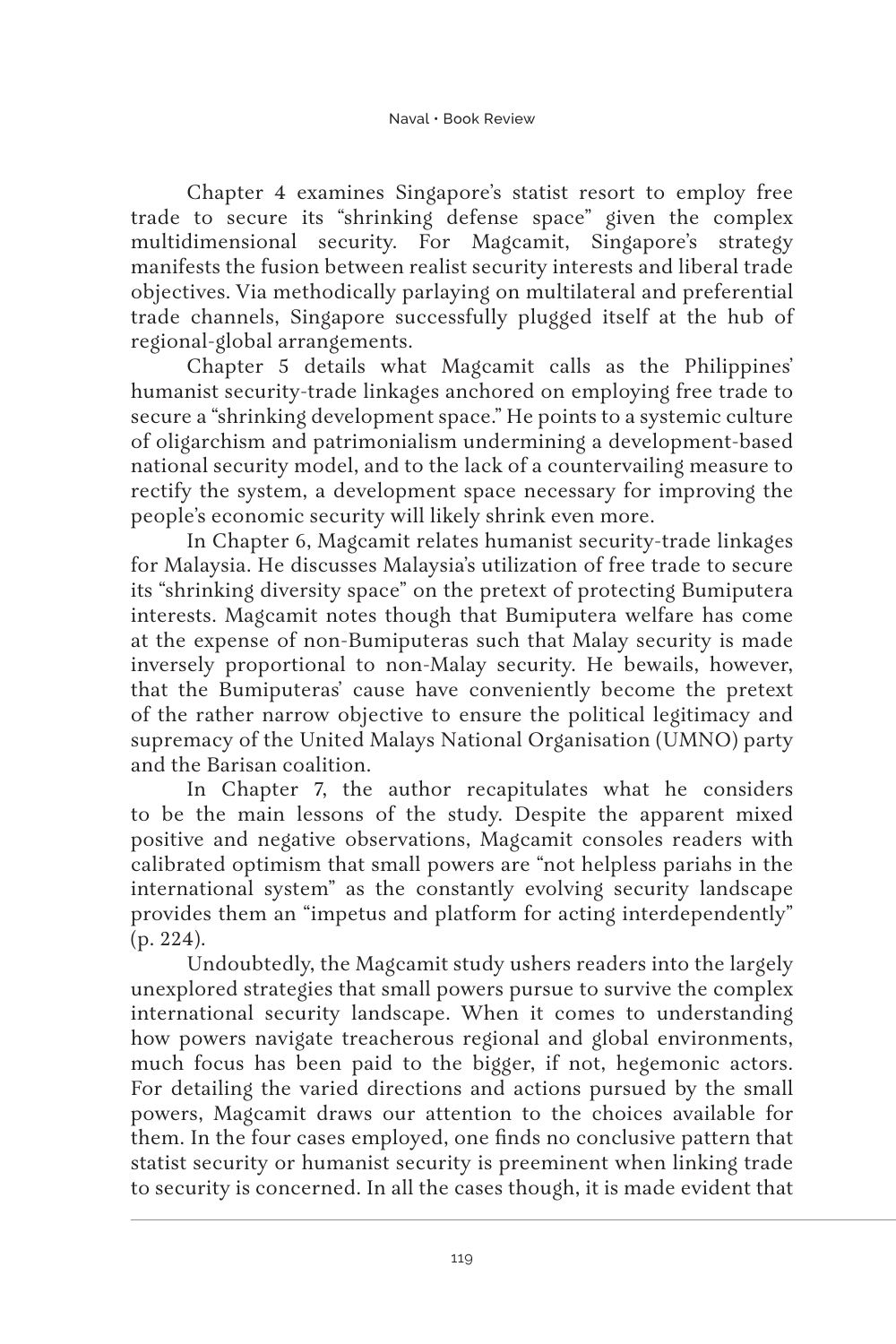*Philippine Journal of Public Policy: Interdisciplinary Development Perspectives* (2018)

security is not a single-dimensional issue. It is multifactored, complex, and even evolutionary.

That the author marshals readers to a seldom probed facet of security—that of trade—comes as a seminal treat to international relations (IR) students, analysts, and policymakers. That being said, the book provides a good interface in understanding the domestic underpinnings of foreign policies and the ramifications of external developments on local affairs.

Caution, however, must be observed so as not to oversimplify or overgeneralize a single factor (trade) as explanatory to the larger concept of security. Despite Magcamit's conspicuous efforts to narrow down his discussions and analyses on the security-trade linkage, politics, culture, technology, sociology, demographics, history, leadership, and other factors that come to the fore either as providing pertinent contextualization of, or justification for, the measures pursued by the polity, one must guard carefully against false consequences and false causes. Following Magcamit's proposition, trade and the attendant motives on its conduct may help explain the security orientation and agenda of a polity. However, trade alone would not explain the whole gamut of security considerations of a country. The reader should be prudently advised of the dangers as well of gratuitous securitization of trade as that tendency looms large. Just as in any theoretical exercise, modeling requires the selection and non-selection among a range of variables.

From a conceptual plane, one cannot help but notice the author's seeming predilection, if not fixation, to the use of terms "shrinking" and "space" in referring to Taiwan ("shrinking sovereign space"), Singapore ("shrinking defense space"), the Philippines ("shrinking development space"), and Malaysia ("shrinking diversity space"). Magcamit should be commended for attempting to offer a working definition for each of those concepts. But then, sovereignty, defense, development, or diversity, as the respective case studies show, may ebb and flow, and thus display not only "shrinking" but also "expanding" variances through different periods. For example, while development space in the Philippines may have considerably contracted during the martial law years, there was material leveling of the playing field, if not, enlargement during the Fidel Ramos administration.

From one angle, Magcamit may be simply offering a fresh nomenclature, new names to old concepts such as autonomy, defense, welfare, and ethnicity (or collective identity). He makes a modest claim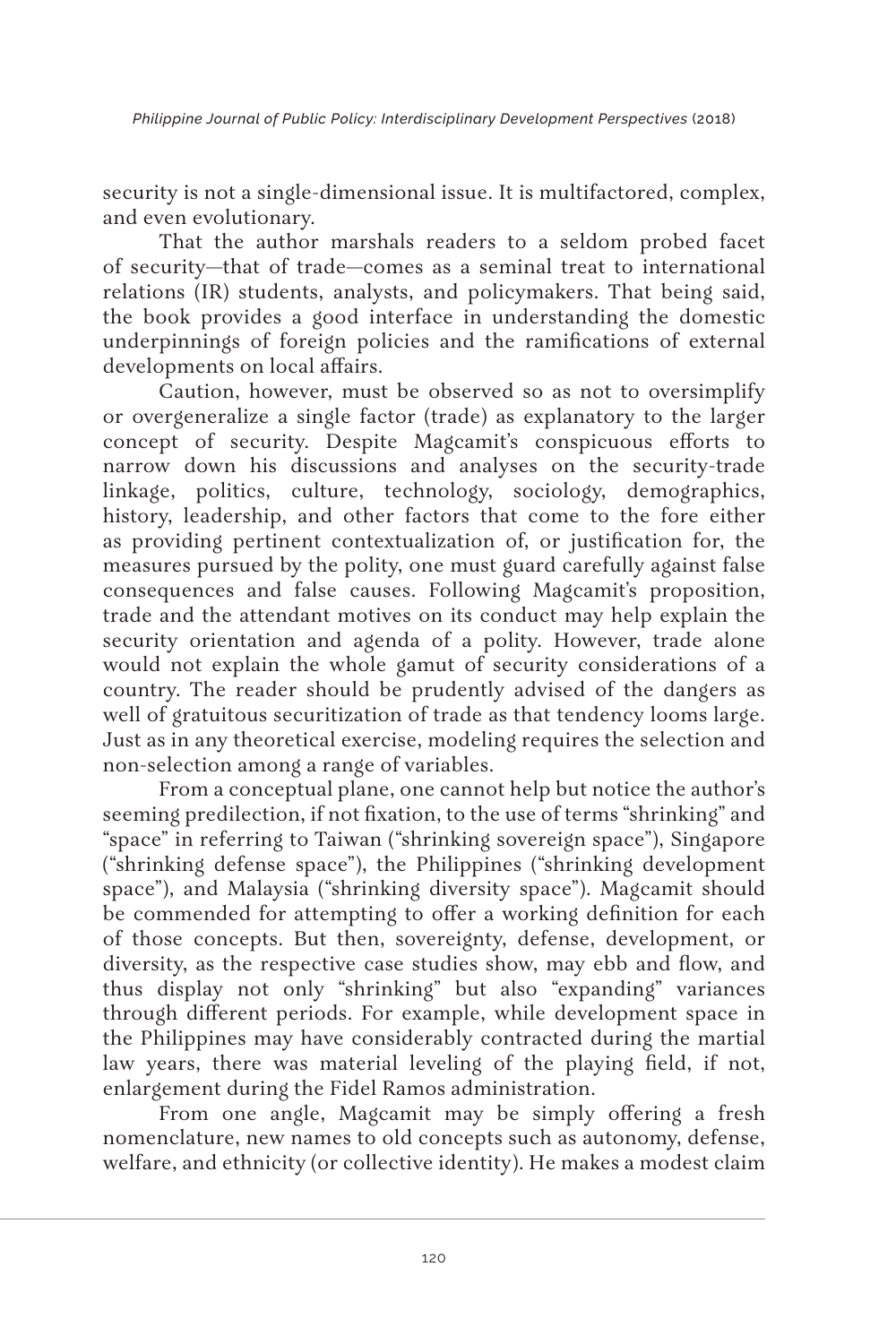that his study adopted a qualitative approach, albeit the investigation "may be viewed as an explanatory type of research" (p. 28). Magcamit though sounds as if security-trade linking is distinctly a new concept. From a social sciences and IR standpoint, STL appears more akin to "(international) political economy" that analyzes the linkage between economics and international relations.

Magcamit appropriately narrates each of the case studies in a chronological fashion. Thus, the discussion and analysis orient the reader to a progressively linear pattern of developments, be it, for example, the ASEAN's largely statist security disposition or the APEC's eventual acceptance of an expanded notion of security. But in reality, there are instances of clear breaks effected by defining moments such as 9/11 in the United States or the "People Power" ascendancy of Corazon Aquino to the presidency in the Philippines. These are clearly divergent, if not discontinuing, from the prior regime. Perhaps a more conscientious caveat—that patterns and evolutions are not always linear—can be broached through certain qualifiers as to the time period being covered. Even Lee Kuan Yew's STL policy in the early decades of Singapore would have certain qualitative differences to his later years as prime minister. Malaysia's Bumiputera policy, to cite, would have variants from the 1960s and to the latest. Although constantly weighed down by Beijing's One-China prescript, Taipei's different regimes from the 1970s to date, from the Kuomintang to the Democratic Progressive Party, demonstrated recognizable policy gradients despite much similar limited policy options available, from co-optation to confrontation.

Overall, Magcamit challenges readers to join in the securitytrade linking debate. Moreover, he prompts a widened discussion on the meanings and foundations of security, especially, which or who stands as security referents. Pared to its essence, STL is a strategy that is instrumental to achieving security. But then, for whom or for what? Magcamit offers a clue to the security gauntlet:

… State security and human security complement one another. State security does not always undermine human security nor does it deliberately compete with individuals and communities. Similarly, human security does not necessarily threaten state security nor does it have to be in constant competition with state actors and agencies. In short, state and human security are mutually constitutive than mutually corrosive.